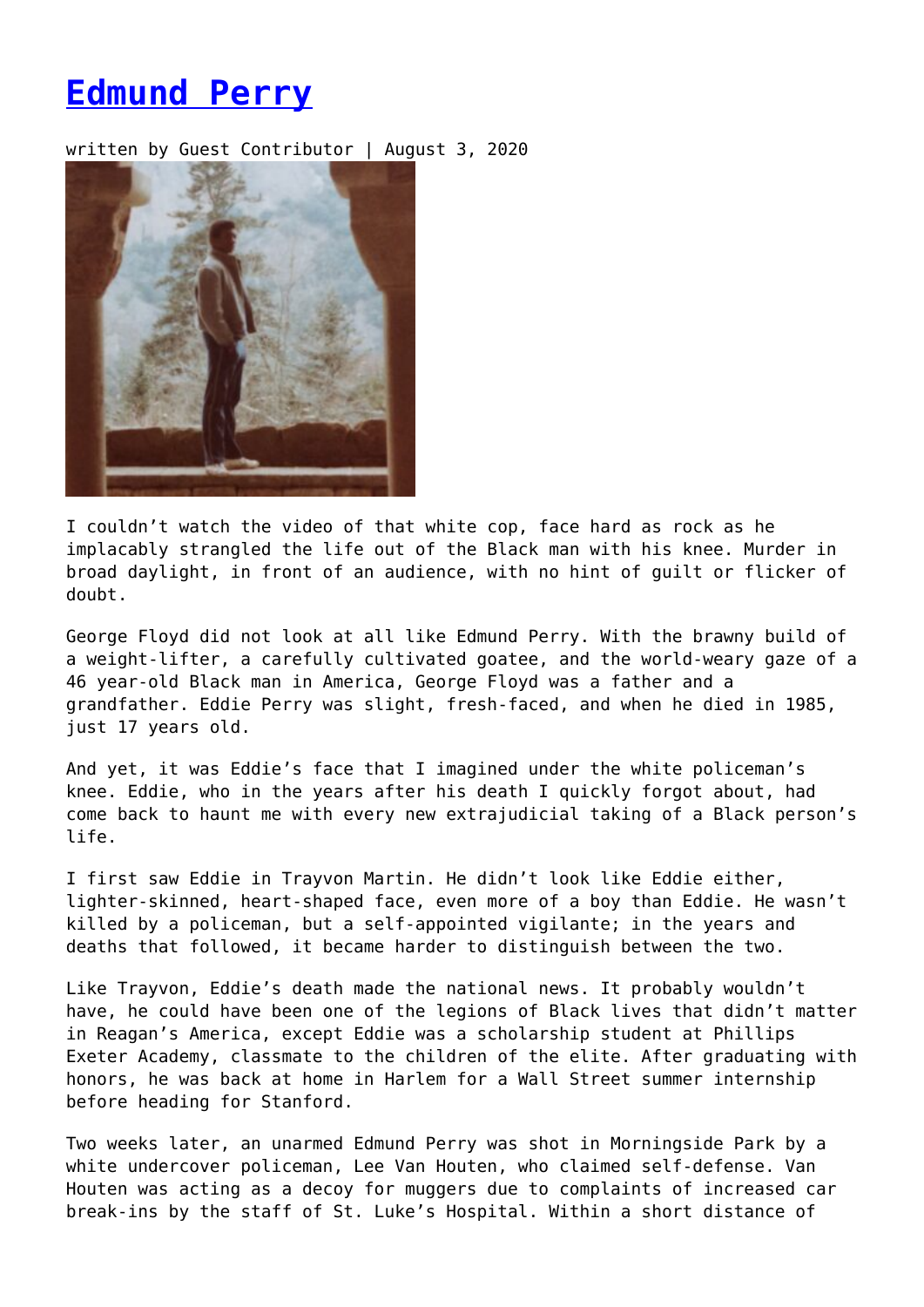that hospital, Eddie was left to bleed out with no attempt made to save him.

I met Eddie my junior year of high school on a study abroad program in Barcelona that was sponsored by some of the most prestigious prep schools in America. Eddie and I quickly recognized each other as outsiders with attitudes. Eddie was smarter than I was. I was more privileged than he. As a public school student who had concentrated far more on rebellion than on academics, I was an underachiever who had never had to perform to rigorous academic standards. A Korean adoptee, I was raised by a white family, cocooned in white privilege, and underachievement was my right.

Perhaps recognizing that I was out of my element, or maybe just because it was his friendly nature, Eddie reached out to me, made me know I wasn't alone. He was easy going and fun to be around, always with a joke at the ready. We'd eat bocadillos de tortilla together at the nearby Plaza de Catalunya or get a cheap salad bar lunch at the vegetarian restaurant across the street from our school. We went dancing at the discotheques.

As the year went on, we found separate friend groups. He changed host families because the first one was racist. We drifted apart, and I always look back on our last interaction with regret. I criticized him, and he, rightfully so, wondered where I came off reprimanding him when I clearly had my own issues to work out.

One thing was clear, Eddie loved Spain. He told a classmate that, like James Baldwin in Paris, he felt freer and more at ease in Barcelona than he did in his native country.

When a classmate called me in June, 1985, to tell me that Eddie had been killed by a policeman, I didn't know what to think. I had never seen Eddie be violent toward anyone, nor was it in keeping with his character to be a thief. But, the conventional wisdom of the day was innocent people don't just get shot by cops.

His life was dissected by the media, the now all-too-familiar tactic of claiming that the Black boy was no angel, and therefore had it coming. A sensationalistic book was written by the father of a white Exeter classmate, telling Eddie's story through what we now recognize as the lens of white bias. A made-for-TV movie based on the book aired, making a mawkish soap opera of his young life. Prep school classmates were interviewed who said he didn't try to fit in enough, was obsessed with race, had a chip on his shoulder.

Van Houten was acquitted of any culpability in Eddie's death by a grand jury.

And then Eddie faded from the news. America moved on to other salacious stories about Black men: Rodney King. Mike Tyson. OJ Simpson. Amadou Diallo.

It wasn't until Trayvon Martin that I thought of Eddie again. And then, I couldn't stop thinking about him. America wouldn't let me. Tamir Rice. Freddy Gray. Michael Brown. Elijah McClain.

It wasn't just the boys. Grown men were being killed by the police.